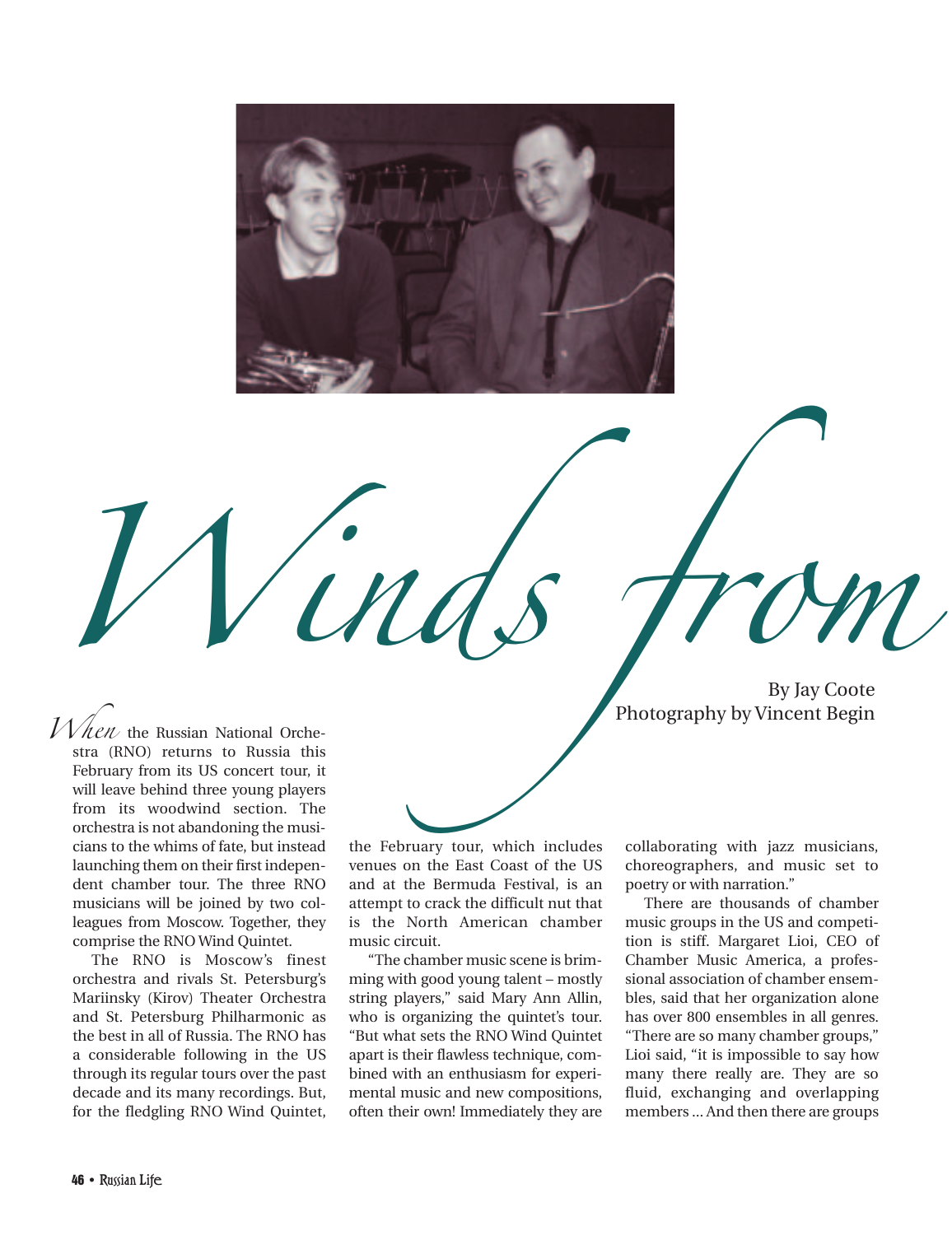that come from [about 900 US] orchestras … In the time that we are living, musical training around the world is probably at the highest level it has ever been. And every year thousands of great musicians are graduating … in short, the level of competition is very high."

So what can set a chamber group apart, give them a leg up in the marketplace for live music?

First, Lioi said, "it is about finding opportunities wherever you are, realizing that it is as important and valuable to play in interesting local venues as in the 'top' spots like Carnegie Hall."

Second, it is about doing something new and interesting, carving out a unique niche. "If you are doing something new and different, blending different art forms and really pushing the envelope," Lioi said, "that puts you in a different category."

In this respect, the RNO Wind Quintet should have what it takes. "The Wind Quintet builds on the extraordinary musical traditions of the RNO," said Richard Walker, President of the Russian Arts Foundation, the US non-profit which supports the RNO internationally. "Yes, they are worldclass musicians. But they are also the new generation, and their passion and commitment to their art is infectious, perhaps even contagious."

The RNO Wind Quintet traces its origins to an ad hoc ensemble formed three years ago by a trio of recent Moscow Conservatory graduates: flutist Maxim Rubtsov, clarinetist Andrey Shuty and bassoonist Andrey Snegirev, who were later joined by oboist Andrey Rubtsov (no relation to Maxim) and horn player Alexey Serov.

While Shuty and Snegirev do not play with the RNO (both find work with a number of other Moscow orchestras), the orchestra's manage-

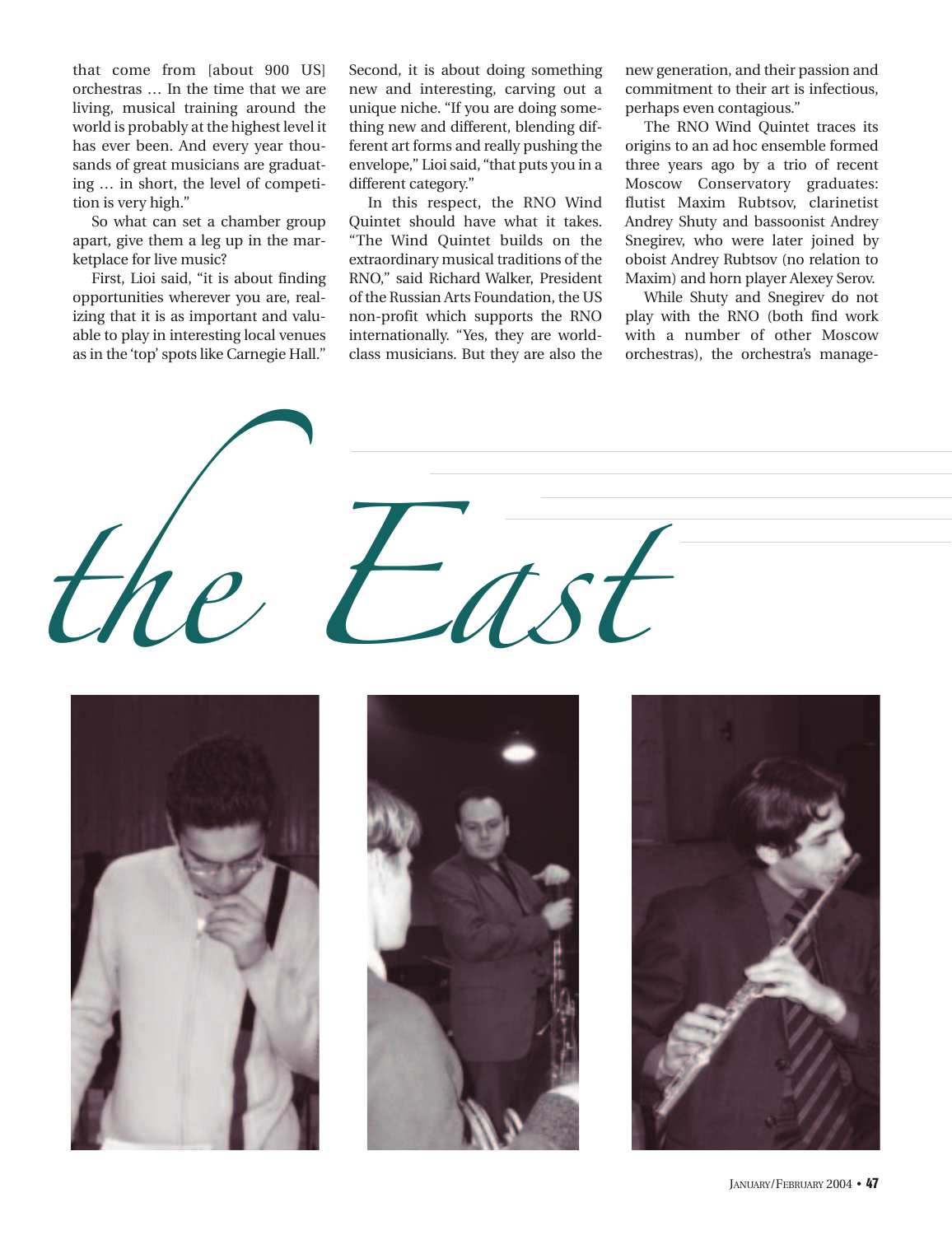ment nevertheless decided to take the Wind Quintet under its wing and allow the group to benefit from the RNO's name and financial support.

Sergei Markov, Chief Executive of

the RNO, explained why the orchestra was eager to extend its brand to the young quintet: "This group impressed me with its rare combination of fine musicianship and youthful energy, of an earnest commitment to music with an open-mindedness and diversity of artistic and human interests. These young people are gifted in so many ways: all are perfect instrumentalists, but, aside from this, one is a composer, two others are skilled in folk dance, one is a perfect cook ... they glow with talent, and one can feel it … and after all, isn't radiation of talent and energy part of what we call 'charisma'?"

The Wind Quintet has appeared with the RNO in Moscow as a solo ensemble, performing music by Mozart and by contemporary Russian composer Boris Tchaikovsky (joined by a harpist), and has presented numerous concerts, both public and private, throughout the Russian capital.

## **SOMETHING OLD, SOMETHING NEW**

One evening in late November, the Quintet's players made their way through Moscow's first real snowfall of the winter to the RNO's Orchestrion, the converted movie theater in southern Moscow that the orchestra uses as a rehearsal hall and sometimes for concerts. There, the five musicians set about rehearsing and, when it came time for break, spoke about their music and their upcoming tour of the US and Bermuda.

In the realm of chamber music, a wind quintet that brings together flute, French horn, clarinet, oboe and bassoon has a long history and can draw from an extremely rich repertoire, including numerous arrangements of pieces written for full

orchestra and for differently configured chamber ensembles.

The RNO Wind Quintet has already explored a large part of the standard repertoire, ranging from Mozart and



"They glow with talent, and one can feel it ... and, after all, isn't radiation of talent and energy part of what we call 'charisma'?"

Beethoven to such 20th century composers as Arnold Schönberg, Francois Poulenc and Georgy Ligeti. But they have also broken loose to find music that is distinctly their own. And it is that which fills most of the programs they have in store for their February tour. "We want to play new music,"

said bassoonist Snegirev, at 31 the quintet's oldest member, "because we think it will attract real interest in what we are doing."

One important new direction so far has been the music of Chris Brubeck, trombonist, composer, and son of jazz great Dave Brubeck. Dave Brubeck has a long history of collaborating with the RNO, and both Brubecks toured with the RNO last year in the United States. "That's when I got to know Chris," Maxim Rubtsov said, "and he suggested we try some of his music."

Last year, Rubtsov and his colleagues included Chris Brubeck's *Crescent City Suite*, scored for wind quintet and percussion, on their first recording, which is soon to be released on the PentaTone Classics label. Their public debut of the work will take place when it is performed on their US tour. Some concerts on the tour will also feature a joint appearance with the Brubeck Brothers Quartet, with the two ensembles performing together Brubeck's, *Vignettes for Nonet*.

"It's a great feeling to be able to communicate halfway around the world in this manner," said Chris Brubeck about his collabo-

ration with the Wind Quintet. "*Vignettes for Nonet* features jazz improvisation with The Brubeck Brothers Quartet, together with the RNOWQ. We're both very excited about performing this together and making a collaborative effort on the same part of the planet at the same time."

A second new direction for the quintet stems from the talents of its resident composer, oboist Andrey Rubtsov. Though only 21 and still a student at the Moscow Conservatory, Rubtsov has already produced an impressive array of music, including a Concerto for Oboe and Orchestra, which was premiered last spring by the RNO. "I grew up in a musical family," Rubtsov said, "and I'm not really sure when I began to compose. My music is traditional, not avant garde or atonal. I have no wish to break away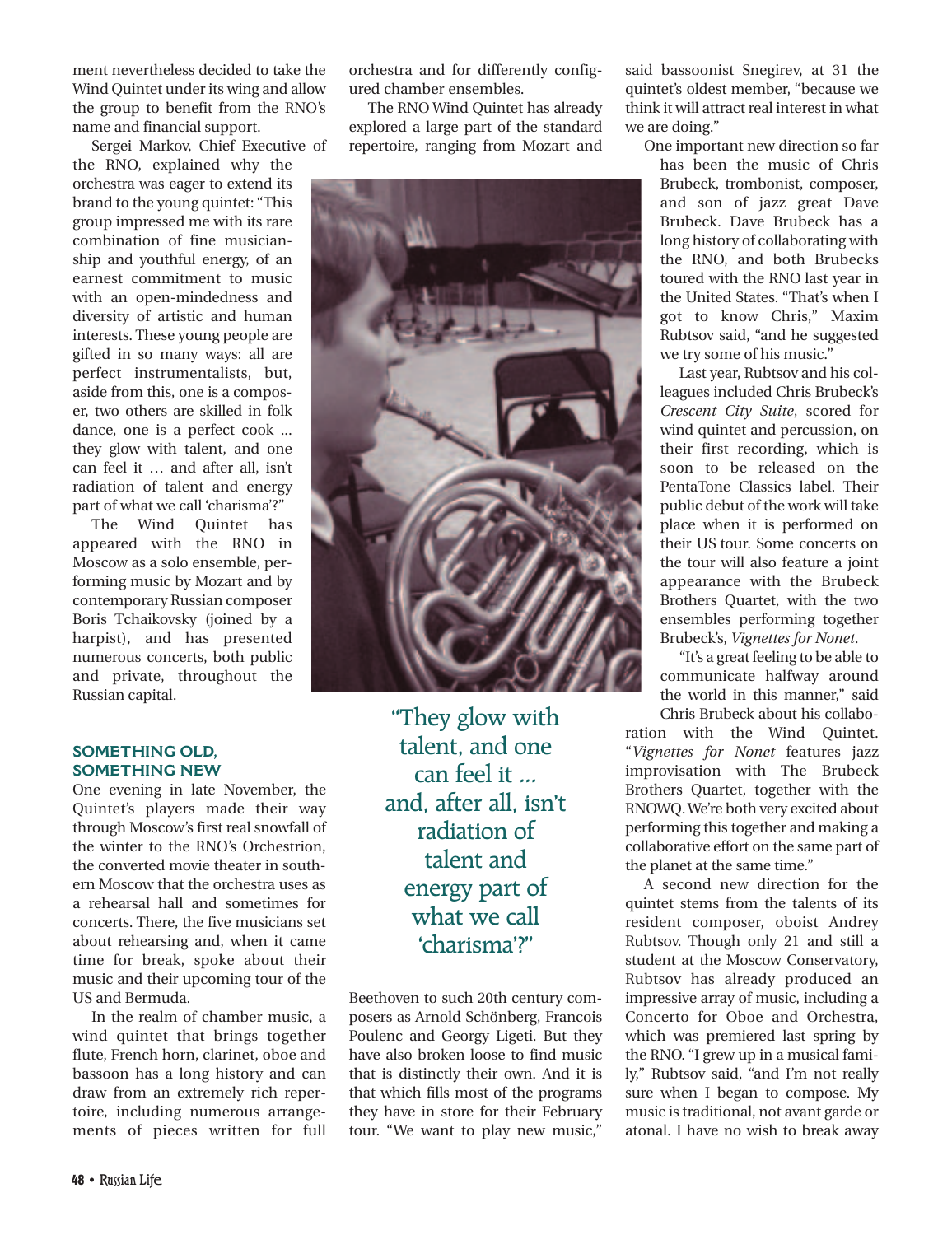from the mainstream Russian school of composition."

Rubtsov has also arranged other composers' music for the Wind Quintet, including *Wolf Tracks*, an orchestral piece commissioned by the Russian National Orchestra from the French composer Jean-Pascal Beintus. *Wolf Tracks* shares a new RNO CD with Prokofiev's *Peter and the Wolf*. Narrated by Sophia Loren, Bill Clinton and Mikhail Gorbachev, and conducted by Kent Nagano, the orchestra's CD has just been nominated for a GRAM-MY. The quintet will perform both wolf pieces in Bermuda, with narration by Diana Douglas (mother of actor Michael Douglas) and Sean Dill. *Wolf Tracks* is also the centerpiece of a special benefit concert planned for Vermont, to aid preservation of wolf habitats in the northeastern US. And it will be presented as part of a special RNO evening in Washington, DC, with French pianist Hélène Grimaud, at the



"It's a great feeling to communicate halfway around the world in this manner."

residence of Russian Ambassador Yury Ushakov.

"The youth and dynamism of the Wind Quintet just seems to attract exciting new collaborations," Allin said. "At the Bermuda Festival, local choreographer Conchita Ming seized the opportunity to create a dance for "Frivolity," the last movement of Rubtsov's *Three Moods*. Along with the performance at Wesleyan [in CT], we are beginning a collaboration to set poetry of the late Joseph Brodsky to music."

As well, building on the RNO's strong tradition of outreach and education, the quintet will offer a variety of master classes, seminars, demonstrations and rehearsals with student orchestras and chamber ensembles. "We don't really know what they have planned for us," Maxim Rubtsov said. "It's all going to be a surprise."

Once back home in Moscow, the musicians will return to their full

**The musicians rehearse in Moscow. From left: Alexey Serov, Andrey Snegirev, Maxim Rubtsov, Andrey Rubtsov and Andrey Shuty.**